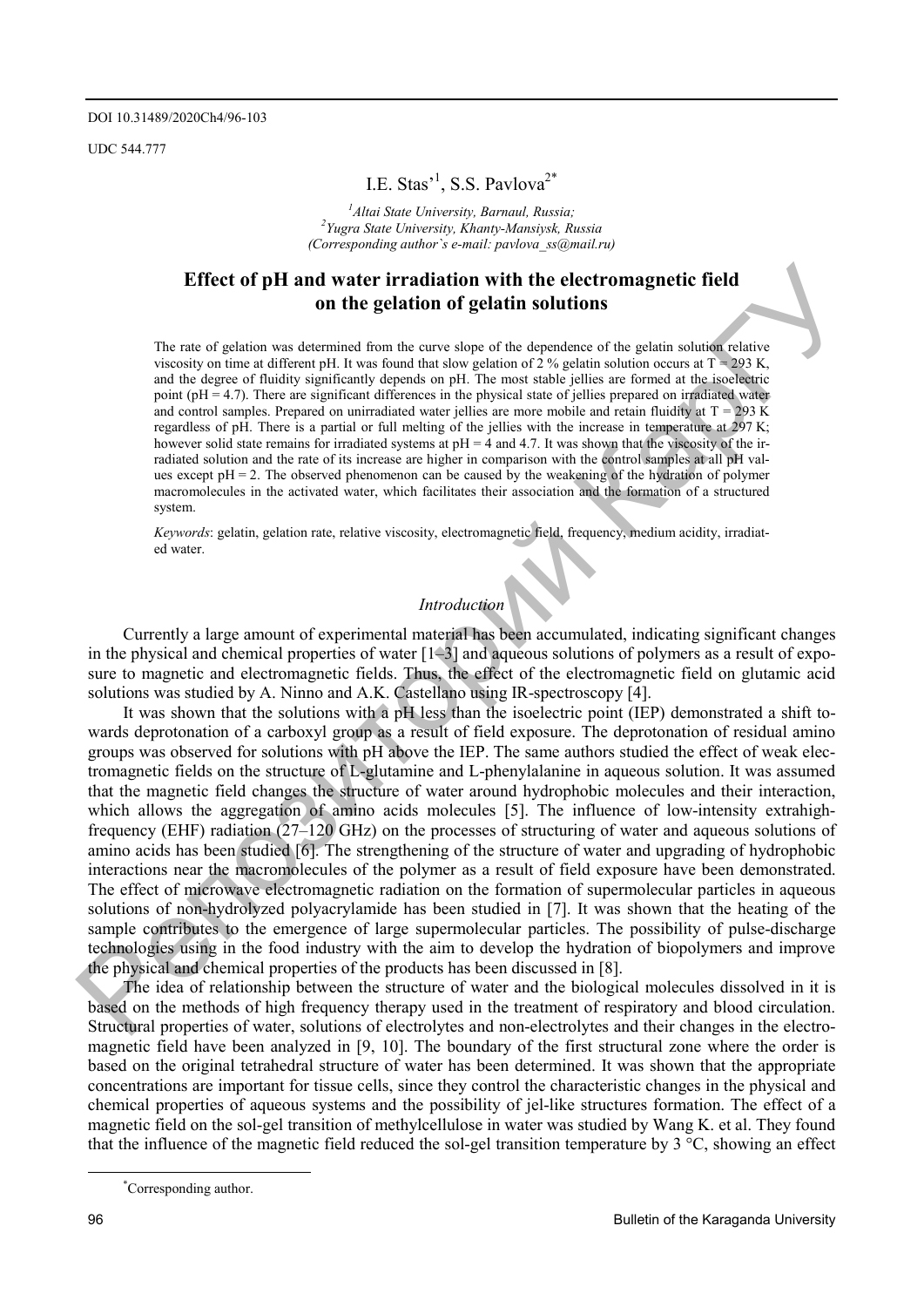similar to that of salt additives. There is a slight increase in jelly hardness [11]. The influence of a pulsed magnetic field on the rate of change in the mechanical strength of fibers was shown using examples of a number of fibrous polymeric materials (viscose, polyacrylonitrile, polyamide, cotton, cellulose wool) [12]. The effect of electromagnetic water treatment on the dyeing of woolen fabrics has been determined [13]. The action of an external magnetic field on the cis-trans isomerization of polybutadiene rubber has been demonstrated [14].

Previous studies have shown significant changes in physical and chemical properties of water, caused by irradiation of water with a low-intensity high-frequency (30–240 MHz) electromagnetic field (EMF) and subsequent shift in intermolecular interaction [15–17]. It was shown that the magnitude of the observed changes in the water surface tension, rate of evaporation and parameters of wetting depends on the EMF frequency and exposure time. It was also found that the degree of expansion of biopolymers such as gelatin, carboxymethylcellulose (CMC) and its sodium salt change in irradiated water, increasing the viscosity of these high molecular mass compound solutions [18–20]. The change in the energy of solvatation processes in activated water can be the reason of the observed phenomena as a result of the strengthening of its supramolecular organization, which, in turn, determine the viscosity of polymer solutions, the rate and degree of polymer expansion.

The aim of this work was to study the effect of pH and preliminary irradiation of water with an electromagnetic field on the rate of gelation of gelatin solutions.

Gelatin is a polydisperse mixture of polypeptides. It is formed from collagen with prolonged alkaline treatment of cartilage, tendons, bones, dermis with subsequent extraction with water at 50–100 °С [21]. Gelatin is a very promising matrix material for in vitro cell culture and tissue engineering. When forming a medical implant of soft tissue gelatin improves the mechanical properties of hydrogels. In the pharmaceutical industry gelatine is used to manufacture hard and soft capsules, in the production of artificial plasma extenders, in the production of hemostatic agents, the hemostatic dressings.

#### *Experimental*

The high frequency generator G3–19A with an output power of 1 W and a range of variation of the frequency from 30 to 200 MHz has been used as the source of the electromagnetic field. A 200 ml capacitive cell was used to expose water with EM field.

We used deionized water purified by reverse osmosis, specific conductivity of which was 1.2  $\mu$ s/m. Water samples were exposed with the field frequency of 130 MHz for 3 hours. The choice of EMFs frequency was due to previously conducted experiments, in which the exposure fields of the given frequency leads to significant changes in water properties (electrical conductivity, surface tension, heat and rate of evaporation) [15–16]. Time of exposure has been also selected on the basis of previous studies. In this case, the exposure efficiency is controlled by the value of the water specific conductivity, comparing its initial and finite value. As a result of field exposure, the electrical conductivity increased by  $2.7\pm0.2$  times. To prepare gelatin solutions, we used water kept in hermetically sealed plastic vessels for a week after irradiation. During this time, no relaxation of the electrical conductivity of water to the initial value was observed.

subsequent shift in internaleabili interaction (115.171) two shown that the magnitude of the objecture changes in the value of the objecture) comparison of highedynamics of the objecture) and experimental changes in the v 2 % solutions of powdered food gelatin (GOST 11293–89) have been used for studies. The choice of the concentration is due to the fact that solutions of this concentration flow, gel slowly (over days) at room temperature and when the temperature drops to 15 °C gelation proceeds within 15–40 min, that allows to study the kinetics of this process. Solutions of gelatin were prepared in 2 stages. First a portion of gelatin was placed in 50.0 ml flasks. Then 20 ml of activated or non-activated water at room temperature was added and left to swell for 30–40 minutes. After that, the mixture was placed in a water bath (60–70 °C) and gelatin was dissolved with stirring until a clear solution. The resulting solutions were adjusted to the mark with water and cooled to room temperature. The required pH values were obtained by adding 0.1 M HCl or NaOH to the water used for the preparation of solutions. The acidity of the medium was controlled using the pH-meter "Anion 4100" with an accuracy of  $\pm$  0.05 pH units. Three series of parallel experiments were carried out.

Determination of kinematic viscosity was carried out using flow-through capillary viscometer VPI-2 with a capillary diameter  $d = 1.31$  mm. The relative viscosity of solutions was calculated by the relative expiration time out of the viscosimeter of the solution of gelatin and water. The rate of gelation was determined from the slope of the curve of the dependence of the gelatin solution relative viscosity on time at different pH. The gelation time was determined from the time the solution stopped flowing out of the viscometer. The study of the kinetics of the solutions gelation process was carried out at a temperature of 288 K (15 °C). The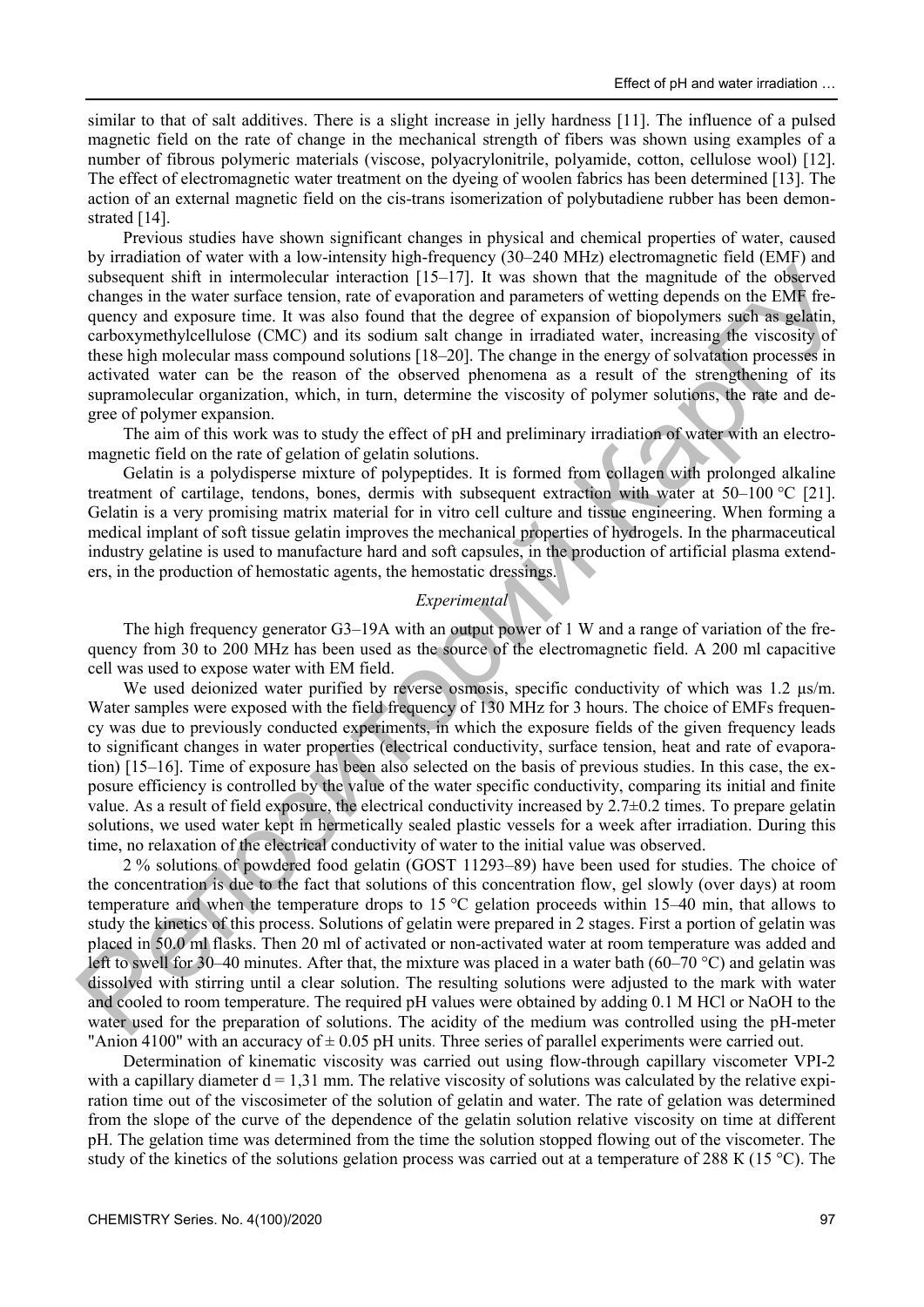required temperature was maintained with a TJ-TB-01 thermostat (temperature measurement accuracy  $\pm 0.1$  °C).

### *Results and Discussion*

As a result of the studies, it was found that slowly (within a day) gelation of 2 % gelatin solution proceeds at  $T = 293$  K, and the degree of their fluidity depends significantly on pH. Flowage or non-flowage of the obtained systems was estimated by the presence or absence of their outflow from the tube when it was turned over. The most solid gels are formed in the IEP when  $pH = 4.7$ . Noticeable differences in the physical state of the jellies have been observed in those prepared from the activated water  $(f = 130 \text{ MHz})$ , and control samples  $(f = 0)$ . Jellies, prepared from the non-activated water were turbid and fluent. They kept the fluidity regardless pH. The only jelle, obtained at  $pH = 10$  was in non-flowing state. Jellies, prepared from activated water at all pH values except pH = 2 showed solid properties (Table 1) and were transparent.

| pH                                        |         | 4.0         |             | 6.0                                        | 8.0         | 10          |
|-------------------------------------------|---------|-------------|-------------|--------------------------------------------|-------------|-------------|
| State of jelly<br>$(f = 0)$               | flowing |             |             | slow-flowing   slow-flowing   slow-flowing | flowing     | non-flowing |
| State of jelly<br>$(f = 130 \text{ MHz})$ | flowing | non-flowing | non-flowing | non-flowing                                | non-flowing | non-flowing |

#### **State of the gelatin jellies at T = 293 K and 1 day after preparation**

|                                                                         | regardless pH. The only jelle, obtained at $pH = 10$ was in non-flowing state. Jellies, prepared from activated |                     |                     |                                         |                                  |                  | water at all pH values except $pH = 2$ showed solid properties (Table 1) and were transparent.                                                                                   |  |  |  |  |  |  |  |  |
|-------------------------------------------------------------------------|-----------------------------------------------------------------------------------------------------------------|---------------------|---------------------|-----------------------------------------|----------------------------------|------------------|----------------------------------------------------------------------------------------------------------------------------------------------------------------------------------|--|--|--|--|--|--|--|--|
| Table 1                                                                 |                                                                                                                 |                     |                     |                                         |                                  |                  |                                                                                                                                                                                  |  |  |  |  |  |  |  |  |
| State of the gelatin jellies at $T = 293$ K and 1 day after preparation |                                                                                                                 |                     |                     |                                         |                                  |                  |                                                                                                                                                                                  |  |  |  |  |  |  |  |  |
|                                                                         | 10                                                                                                              | 8.0                 | 6.0                 | 4.7                                     | 4.0                              | 2.0              | pH                                                                                                                                                                               |  |  |  |  |  |  |  |  |
|                                                                         | non-flowing                                                                                                     | flowing             | slow-flowing        | slow-flowing                            | slow-flowing                     | flowing          | State of jelly<br>$(f = 0)$                                                                                                                                                      |  |  |  |  |  |  |  |  |
|                                                                         | non-flowing                                                                                                     | non-flowing         | non-flowing         | non-flowing                             | non-flowing                      | flowing          | State of jelly<br>$(f = 130 \text{ MHz})$                                                                                                                                        |  |  |  |  |  |  |  |  |
|                                                                         |                                                                                                                 |                     |                     |                                         |                                  |                  | Table 2<br>State of gelatin jellies at $T = 293$ K and 4 day after preparation                                                                                                   |  |  |  |  |  |  |  |  |
|                                                                         |                                                                                                                 |                     |                     |                                         |                                  |                  |                                                                                                                                                                                  |  |  |  |  |  |  |  |  |
|                                                                         |                                                                                                                 |                     |                     |                                         |                                  |                  |                                                                                                                                                                                  |  |  |  |  |  |  |  |  |
|                                                                         | 10<br>non-flowing                                                                                               | 8.0<br>slow-flowing | 6.0<br>slow-flowing | 4.7<br>slow-flowing                     | 4.0<br>slow-flowing slow-flowing | 2.0              | pH<br>State of jelly                                                                                                                                                             |  |  |  |  |  |  |  |  |
|                                                                         | non-flowing                                                                                                     | non-flowing         | non-flowing         | non-flowing non-flowing                 |                                  | flowing          | $(f = 0)$<br>State of jelly<br>$(f = 130 \text{ MHz})$                                                                                                                           |  |  |  |  |  |  |  |  |
|                                                                         |                                                                                                                 |                     |                     |                                         |                                  |                  | Partial or full melting of the jellies occurred with the increase in temperature to 297 K, however, solid<br>state remained for activated systems at $pH = 4$ and 4.7 (Table 3). |  |  |  |  |  |  |  |  |
| Table 3                                                                 |                                                                                                                 |                     |                     | State of gelatin jellies at $T = 297$ K |                                  |                  |                                                                                                                                                                                  |  |  |  |  |  |  |  |  |
|                                                                         | 10                                                                                                              | $\overline{8.0}$    | 6.0                 | 4.7                                     | $\overline{4.0}$                 | $\overline{2.0}$ | pH                                                                                                                                                                               |  |  |  |  |  |  |  |  |
|                                                                         | flowing                                                                                                         | flowing             | flowing             | slow-flowing                            | flowing                          | flowing          | State of jelly<br>$(f=0)$<br>State of jelly                                                                                                                                      |  |  |  |  |  |  |  |  |

| pH                                        |         | 4.0         |              | 6.0     | 8.0                                        |         |
|-------------------------------------------|---------|-------------|--------------|---------|--------------------------------------------|---------|
| State of jelly<br>$(f = 0)$               | flowing | flowing     | slow-flowing | flowing | flowing                                    | flowing |
| State of jelly<br>$(f = 130 \text{ MHz})$ | flowing | non-flowing | flowing      |         | slow-flowing   slow-flowing   slow-flowing |         |

The kinetics of a 2 % solution of gelatin gelation at  $T = 288$  K has been studied. The obtained jellies were melted in water bath when heated and then quickly cooled in a thermostat to specified temperature. Cooling of the gelatin solutions was carried out in the viscometer. The viscosity of solutions was measured with an interval of 1 min when reaching  $T = 288$  K. It was shown that the viscosity of the activated solutions and their rate of increase is much higher compared with control samples at all pH values. Only at  $pH = 2$  the viscosity of the studied and control samples increased with the same rate, and along with this no gelation was observed within 1 hour. Figure 1 shows the kinetic curves of increase in the relative viscosity of the activated and non-activated gelatin solutions at  $pH = 10$ .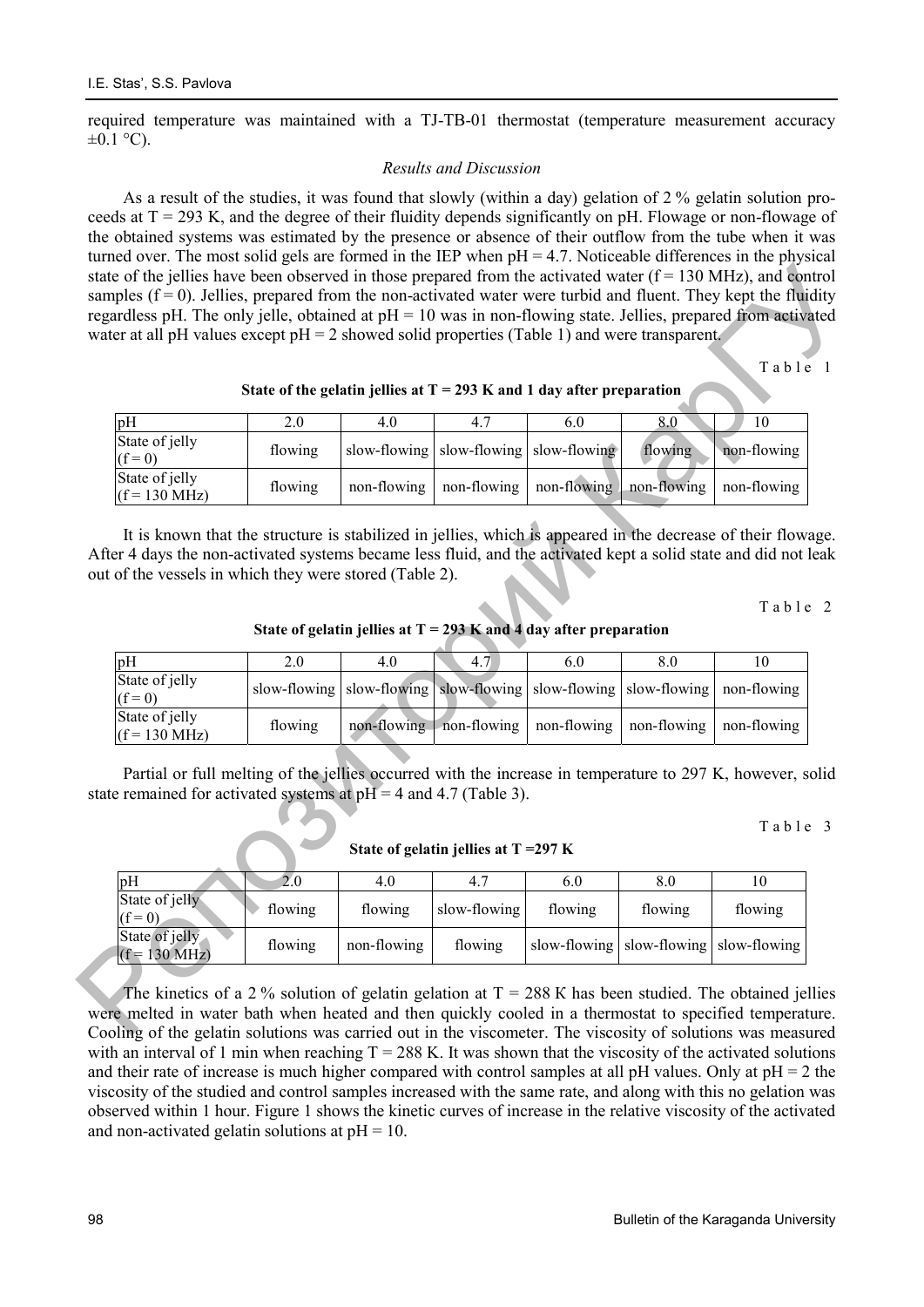

*1* — non-activated water; *2* — activated water (130 MHz)

Figure 1. Dependence of relative viscosity of 2 % solutions of gelatin on the time at  $T = 288$  K and pH = 10

It is known that gelation process runs faster in solutions of proteins of the same concentration, provided that the protein molecules have no electrical charge and they are less hydrated, i.e. they are in isoelectric state. Therefore, the rate of gelation depends on the acidity of the medium and best of all occurs at a pH corresponding to the isoelectric point (IEP) of the protein [21], which was confirmed by our experiments. Rates and time of gelation of polymer solutions at different pH values are presented in Table 4.

Table 4

| pH                                                            | 2.0           | 4.0           | 4.7           | 6.0           | 8.0           | 10            |
|---------------------------------------------------------------|---------------|---------------|---------------|---------------|---------------|---------------|
| $(d\eta/dt) \cdot 10$ , min <sup>-1</sup><br>$(f = 0)$        | $1.1 \pm 0.2$ | $1.3 \pm 0.3$ | $1.6 \pm 0.1$ | $1.4\pm0.2$   | $1.3 \pm 0.3$ | $1.2 \pm 0.2$ |
| $(d\eta/dt)$ 10, min <sup>-1</sup><br>$(f = 130 \text{ MHz})$ | $1.2 \pm 0.1$ | $1.8 + 0.4$   | $3.9 \pm 0.3$ | $2.5 \pm 0.4$ | $2.2 \pm 0.2$ | $2.2 \pm 0.2$ |
| t, min<br>$(f=0)$                                             |               | $42 + 4$      | $19\pm 2$     | $24\pm3$      | $36\pm2$      | $48 \pm 5$    |
| t, min<br>$(f = 130 \text{ MHz})$                             | $58 \pm 3$    | $18\pm1$      | $11\pm1$      | $13\pm3$      | $18\pm 2$     | $16\pm2$      |

**Rate (- d/ηdt) and time (t) of gelation of 2 % gelatin solutions at T =288 K** 

<sup>2</sup><br> **Example 1.** Dependence of relative viscosity of 2 % solutions of periodic visitorial of the interesting of periodic visitorial of the state of periodic visitorial of the state of periodic of periodic contents of p The fluidity of the jelly is determined by the strength of the bond that occurs between the polymer macromolecules during the gelation process. The grid nodes can be caused by the hydrogen bonds, the interaction of electric charges or dipoles and chemical bonds. The strength of the bonds in the jell is small in the case if this bond is hydrogen or electrostatic (dipole), and its ability to melting and decomposition increases. Gelatin jellies are good examples of such systems [21]. The macromolecules of proteins comprising gelatin are positively charged in the acidic medium due to the suppression of dissociation of carboxylic groups and protonation of amino groups; the force of electrostatic repulsion is high, which prevents the association of molecules and the formation of a polymer three-dimensional grid in an aqueous medium. Gelling does not occur in such case. The charge of macromolecules is small (or zero in the IEP at  $pH = 4.7$ ) in weak acid and weak-alkaline medium, which leads to weakening of the electrostatic repulsive forces. As a result, the process of formation of intermolecular bonds (dipole-dipole and hydrogen) is facilitated and the gelling of gelatin solutions occurs. The intensification of the gelling processes in water exposed to EMF may be due to the weakening of the hydration of ionogenic groups of the polymer due to increase of dipole-dipole interaction between water molecules. Strengthening the cohesive interaction in the aquatic medium was confirmed in [16]. The result is a reduction in the degree of dissociation of carboxylic groups and decrease in the total charge of the macromolecules, which contributes to their association and the formation of a structured system. The well-known fact that the addition of salts containing well-hydrated ions (sulfates, citrates) to gelatin solutions accelerates this process, indicates the influence of the hydration degree of the polymers polar groups during gelling. The greater the ability of the ion to hydrate, the more active is the dehydration of the polymer macromolecules in its presence, what facilitates their connection to each other and the formation of a structured system. Thus, it can be assumed that the effect of EMF on water is similar to the effect of elec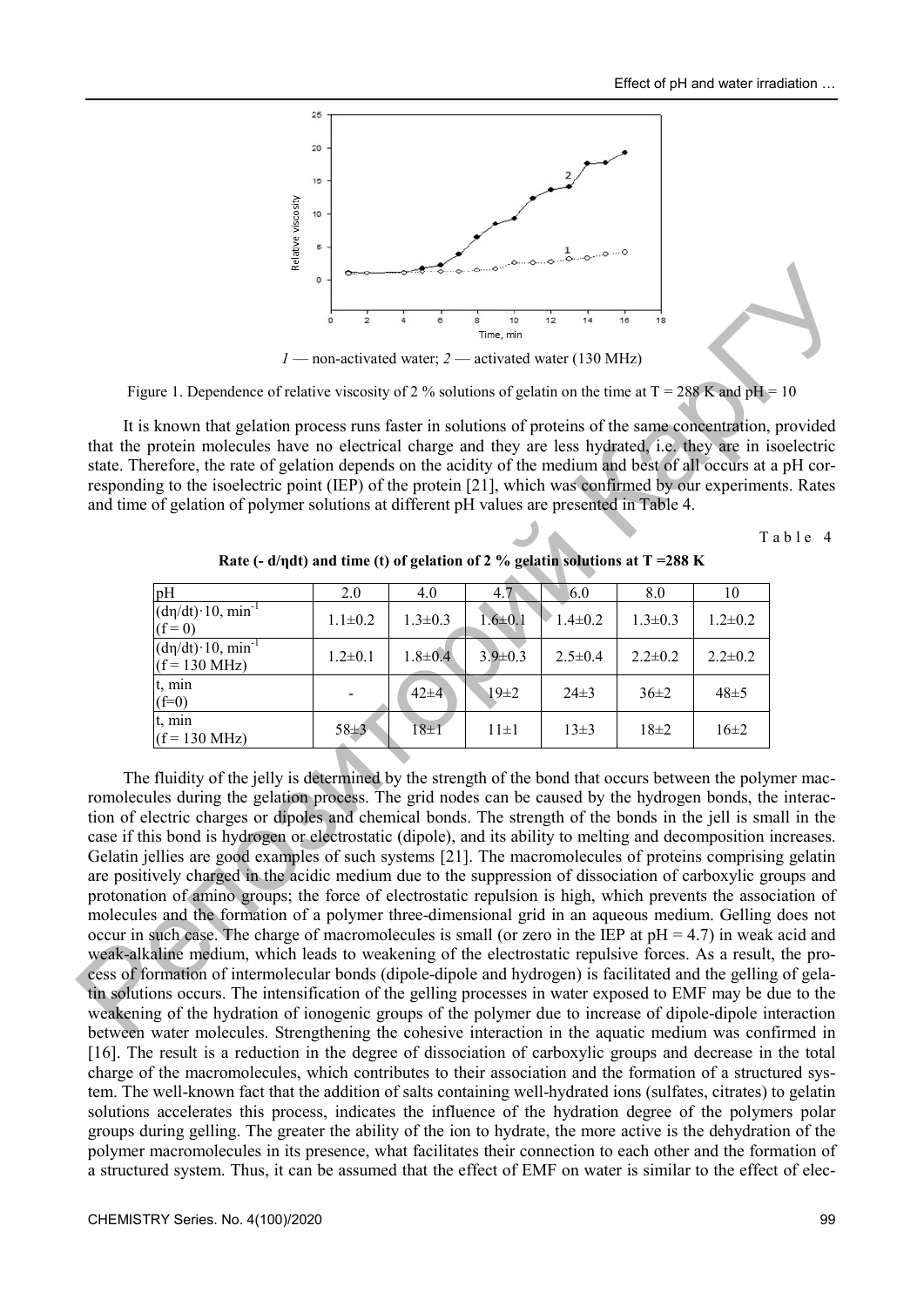trolyte additives. An increase in the viscosity of electromagnetic field solutions in activated water can also be a consequence of the enhancement of the macromolecules association due to the adhesion of their dehydrated sections.

#### *Conclusions*

The dependence of gelation of 2 % gelatin solution on pH at 293 and 297 K has been determined. It has been shown that solid systems are formed at pH = 4–6 and 10. Gelling does not occur at pH=2.

Strengthening of the gelatine structuring in water, exposed to the electromagnetic field of 130 MHz frequency was shown, that appears in the formation of solid systems at all pH values except pH=2.

The kinetics of gelation of gelatin solutions according to the changes in relative viscosity during the time has been studied. The processes acceleration in activated water has been demonstrated.

#### References

1 Fesenko E.E. Changes in the state of water, induced by radiofrequency electromagnetic fields / E.E. Fesenko, A.Y. Gluvstein // FEBS letters. — 1995. — Vol. 367, No. 1. — P. 53–55.

2 Vallée P. Action of pulsed low frequency electromagnetic fields on physicochemical properties of water: Incidence оn its biological activity / P. Vallée // Journal Europeand`Hydrologie. — 2006. — Vol. 37(2). — P. 221–232.

3 Andreyev Ye.A. Dynamics of rheological parameters of water system in lowintensity millimeter wave fields / Ye.A. Andreyev, Yu.M. Barabash, M.A. Zabolotny // Proceedings of SPIE The International Society for Optical Engineering. — 1994. — Vol. 221. — Р. 518–528.

4 De Ninno A. Influence of magnetic fields on the hydration process of amino acids: Vibrational spectroscopy study of L-phenylalanine and L-glutamine / A. De Ninno, A.C. Castellano // Bioelectromagnetics. — 2014. — Vol. 35, No. 2. — P. 129-135.

5 De Ninno A. Deprotonation of glutamic acid induced by weak magnetic field: An FTIR-ATR study / A. De Ninno, A.C. Castellano // Bioelectromagnetics. — 2011. — Vol. 32, No. 3. — Р. 218–250.

6 Синицин Н.И. Структуризация воды аминокислотами разных классов / Н.И. Синицин // Бюл. мед. интернет-конф. —  $2012. - T. 2, N<sub>2</sub> 6. - C. 367-374.$ 

7 Нагдалян А.А. Влияние электрогидравлического эффекта на гидратацию биополимеров / А.А. Нагдалян, Н.П. Оботурова // Актуальные проблемы гуманитарных и естественных наук. — 2012. — № 12. — C. 74–78.

quency solvey, that appears in the ferraids of reduction of solid systems at all pH values receptible of the consistent of the financial pH values in the financial pH values of the financial pH values in the basis of sign 8 Стехин А.А. Влияние высокочастотного (СВЧ) облучения на биологическую ценность пищевых продуктов / А.А. Стехин, О.Н. Савостикова, М.Г. Кочеткова // Биотехнология. Вода и пищевые продукты: тр. Междунар. науч.-практ. конф. — М., 2008. — С. 280, 281.

9 Лященко А.К. Структура воды, миллиметровые волны и их первичная мишень в биологических объектах / А.К. Лященко // Биомедицинские технологии и радиоэлектроника. — 2007. — № 8, 9. — С. 62–77.

10 Девятков Н.Д. Особенности медико-биологического применения миллиметровых волн / Н.Д. Девятков, М.Б. Голант, О.В. Бецкий. — М.: ИРЭРАН, 1994. — 134 с.

11 Wang Q. Effects of magnetic field on the sol–gel transition of methylcellulose in water / Q. Wang // Carbohydrate polymers. — 2007. — Vol. 70, No. 3. — P. 345–349.

12 Персидская А.Ю. О влиянии импульсного магнитного поля на механические свойства полимерных волокон / А.Ю. Персидская, И.Р. Кузеев, В.А. Антипина // Журн. хим. физ. — 2002. — № 2. — С. 90–95.

13 Дерунова Г.Н. Активация процесса крашения шерстяных материалов путем электромагнитной обработки воды / Г.Н. Дергунова и др. // Изв. вузов. Технология текстильной пром-ти. — 1985. — № 2. — С. 71–73.

14 Френкель Р.Ш. Влияние внешнего магнитного поля на цис-транс-изомеризацию полибутадиенового каучука / Р.Ш. Френкель, B.C. Пономарев // Высокомол. соед. — 1976. — Т. 18Б. — С. 505, 506.

15 Стась И.Е. Влияние низкоинтенсивного электромагнитного поля ультравысоких частот на свойства водных систем / И.Е. Стась, В.Ю. Чиркова // Слабые и сверхслабые поля и излучения в биологии и медицине: тр. VIII Междунар. конгр. — СПб., 2018. — С. 81.

16 Чиркова В.Ю. Изменение когезионных и адгезионных характеристик воды как результат электромагнитного воздействия / В.Ю. Чиркова, Е.А. Шарлаева, И.Е. Стась // Изв. вузов. Прикл. химия и биотехнол. — 2019. — Т. 9, № 2(29). — С. 222–231.

17 Стась И.Е. Влияние обработки воды электромагнитным полем ультравысоких частот на относительную вязкость водных растворов Na-карбоксиметилцеллюлозы / И.Е. Стась, А.В. Михейлис // Изв. Алтай. гос. ун-та. Сер. Физика. Математика. — 2018. — № 4(102). — С. 31–35.

18 Стась И.Е. Относительная вязкость водных растворов Na-карбоксиметилцеллюлозы и ее изменение в зависимости от кислотности среды, температуры и воздействия электромагнитного поля / И.Е. Стась, И.А. Батищева // Химия раст. сырья.  $-2018. - N_2$  3. - C. 23-31.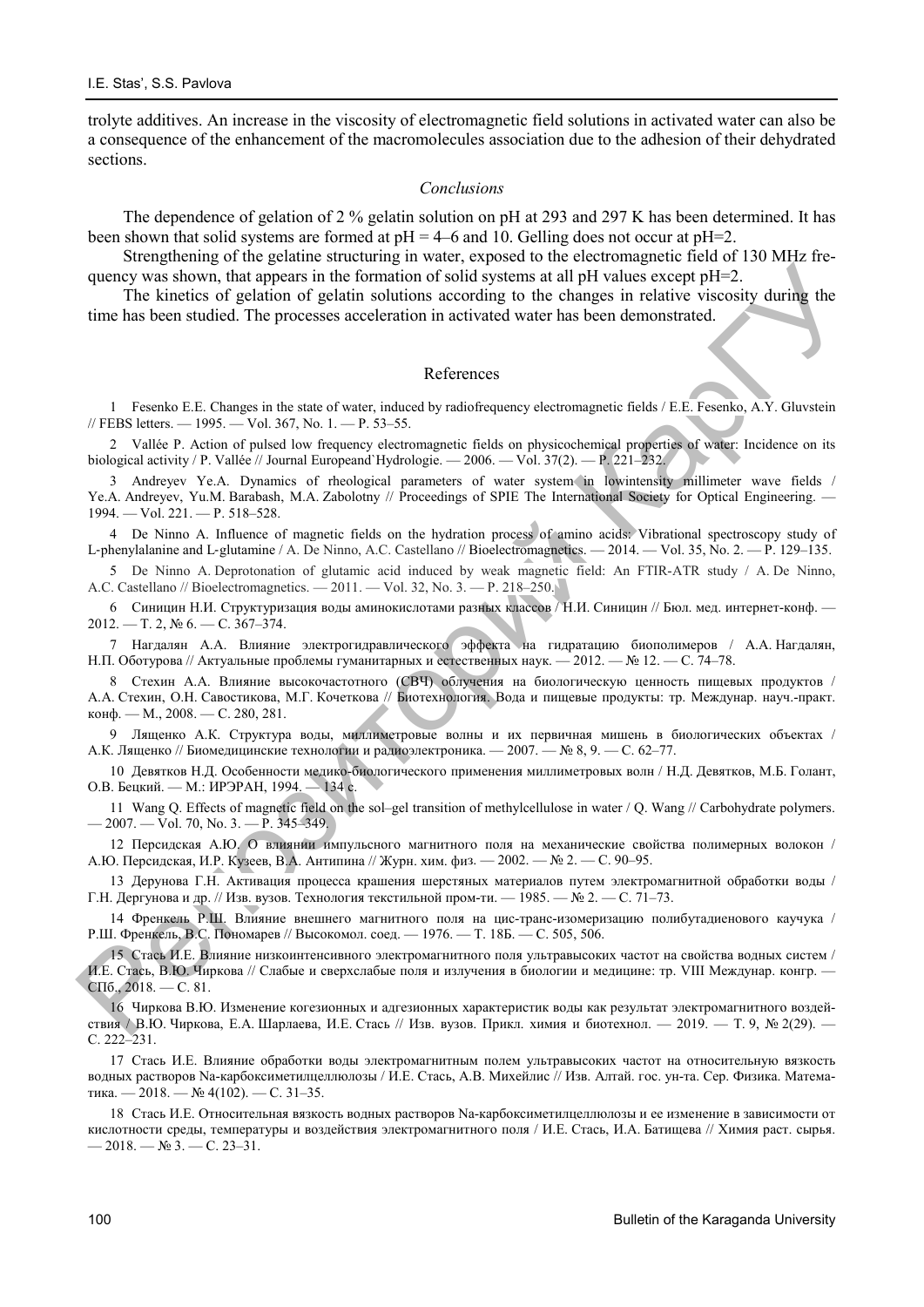19 Стась И.Е. Набухание биополимеров в облученной электромагнитным полем воде / И.Е. Стась, Р.С. Тхоренко, В.Ю. Чиркова // Новые достижения в химии и химической технологии растительного сырья: тр. VI Всерос. конф. с междунар. участием. — Барнаул, 2014. — С. 109–111.

20 Стась И.Е. Вязкость растворов желатина, приготовленных на облученной электромагнитным полем воде / И.Е. Стась, В.Ю. Чиркова, М.И. Минин // Вестн. Воронеж. гос. ун-та. Сер. Химия. Биология. Фармация. — 2016. — № 2. — С. 32–36.

21 Семчиков Ю.Д. Высокомолекулярные соединения / Ю.Д. Семчиков. — М.: Изд. центр «Академия», 2003. — 368 с.

### И.Е. Стась, С.С. Павлова

### **Желатин ерітінділерінің қатаюына рН пен суды электромагниттік өріспен өңдеудің əсері**

И.Е. Стась, С.С. Павлога<br>
Жел**атии ерітінділдерінің қатағылыпа р<br/>Н** пен еуды<br>
Тавиан түзін эльниканын өриниң түзін қатағылыға р<br/><br>
Непозиторий Тавиан түзін заналыған орнан түзін заналыға орнан түзін заналыған өлін Гельдің түзілу жылдамдығы ортаның рН-ның əр түрлі мəндерінде желатин ерітіндісінің салыстырмалы тұтқырлығының уақытқа тәуелділік қисығы көлбеуімен анықталды. Т = 293 K кезінде 2 % желатин ерітінділерінің қатуы баяулайды, ал олардың аққыштық дəрежесі рН-қа байланысты. Ең берік желе рН = 4,7 изоэлектрлік нүктеде түзіледі. Сəулелендірілген суда дайындалған желе мен бақылау үлгілерінің физикалық жағдайында айтарлықтай айырмашылықтар байқалады. Сəулеленбеген суда дайындалған желе неғұрлым жылжымалы және рН-қа қарамастан  $T = 293$  К кезінде аққыштықты сақтайды. Температура 297 К дейін көтерілгенде желе ішінара немесе толық балқиды, бірақ сəулелендірілген жүйелер үшін рН = 4 жəне 4,7 кезінде қатты күй сақталады. Бақылау үлгілерімен салыстырғанда сəулеленген ерітінділердің тұтқырлығы жəне оның өсу жылдамдығы рН = 2-ден басқа рН барлық мəндерінде жоғары екендігі көрсетілген. Байқалған құбылыстар сəулелендірілген судағы полимерлі макромолекулалардың гидратациясының əлсіреуіне байланысты болуы мүмкін, бұл олардың ассоциациясын жəне құрылымдық жүйенің қалыптасуын жеңілдетеді.

*Кілт сөздер:* гель, желатин, гельдің түзілу жылдамдығы, салыстырмалы тұтқырлық, электромагниттік өріс, жиілік, ортаның қышқылдығы, сəулеленген су.

# И.Е. Стась, С.С. Павлова

### **Влияние рН и обработки воды электромагнитным полем на застудневание растворов желатина**

Скорость гелеобразования определена по наклону кривой зависимости относительной вязкости раствора желатина от времени при различных значениях рН среды. Установлено, что при Т = 293 К происходит медленное застудневание 2 % растворов желатина, а степень их текучести существенно зависит от рН. Наиболее прочные студни образуются в изоэлектрической точке при рН = 4,7. Наблюдаются заметные различия в физическом состоянии студней, приготовленных на облученной воде, и контрольных образцов. Студни, приготовленные на необлученной воде, более подвижны и сохраняют текучесть при  $T = 293$  К независимо от рН. При повышении температуры до 297 К происходит частичное или полное плавление студней, однако для облученных систем при рН = 4 и 4,7 твердообразное состояние сохраняется. Показано, что вязкость облученных растворов и скорость ее нарастания выше по сравнению с контрольными образцами при всех значениях рН, кроме рН = 2. Наблюдаемые явления могут быть обусловлены ослаблением гидратации макромолекул полимера в облученной воде, что облегчает их ассоциацию и образование структурированной системы.

*Ключевые слова*: гель, желатин, скорость гелеобразования, относительная вязкость, электромагнитное поле, частота, кислотность среды, облученная вода.

#### References

1 Fesenko, E.E., & Gluvstein, A.Y. (1995). Changes in the state of water, induced by radiofrequency electromagnetic fields. *FEBS letters*, *367*(1), 53–55.

2 Vallée, P. (2006). Action of pulsed low frequency electromagnetic fields on physicochemical properties of water: Incidence оn its biological activity. *Journal Europeand`Hydrologie, 37*(2), 221–232.

3 Andreyev, Ye.A., Barabash, Yu.M., & Zabolotny, M.A. (1994). Dynamics of rheological parameters of water system in lowintensity millimeter wave fields. *Proceedings of SPIE The International Society for Optical Engineering, 221*, 518–528.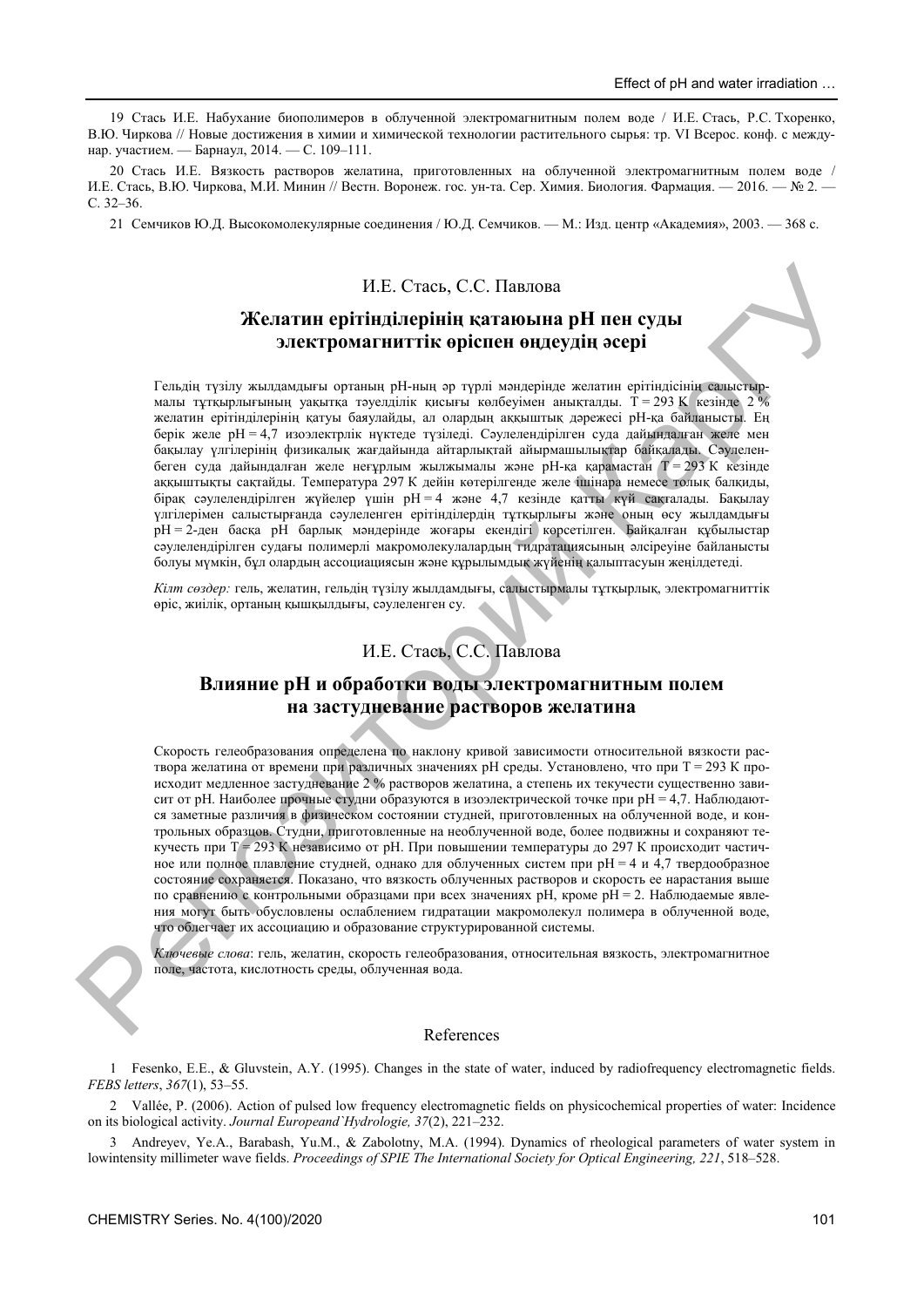4 De Ninno, A., & Castellano, A.C. (2014). Influence of magnetic fields on the hydration process of amino acids: Vibrational spectroscopy study of L‐phenylalanine and L‐glutamine. *Bioelectromagnetics*, *35*, 129–135.

5 De Ninno, A., & Castellano, A.C. (2011). Deprotonation of glutamic acid induced by weak magnetic field: An FTIR-ATR study. *Bioelectromagnetics*, *32*, 218–250.

6 Sinitsin, N.I. (2012). Strukturizatsiia vody aminokislotami raznykh klassov [Water structuring by different classes of amino acids]. *Biulleten meditsinskikh internet-konferentsii* — *Bulletin of Medical Internet Conferences, 2*, 367–374 [in Russian].

7 Naghdalyan, A.A., & Oboturova, N.P. (2012). Vliianie elektrohidravlicheskoho effekta na hidratatsiiu biopolimerov [The influence of the electrohydraulic effect on the biopolymers hydration]. *Aktualnye problemy humanitarnykh i estestvennykh nauk* — *Current issues of humanitarian and natural sciences, 12*, 74–78 [in Russian].

8 Stekhin, A.A., Savostikova, O.N., & Kochetkova, M.G. (2008). Vliianie vysokochastotnoho (SVCH) oblucheniia na biolohicheskuiu tsennost pishchevykh produktov [Influence of high-frequency (microwave) irradiation on the biological value of food products]. Proceedings from Biotechnology. Water and food: *Mezhdunarodnaia nauchno-prakticheskaia konferentsiia* — *International Scientific and Practical Conference.* (p. 280, 281). Moscow [in Russian].

9 Lyashchenko, A.K. (2007). Struktura vody, millimetrovye volny i ikh pervichnaia mishen v biolohicheskikh obektakh [Water structure, microwaves and their initial target in biological objects]. *Biomeditsinskie tekhnolohii i radioelektronika* — *Biomedical technologies and Radioelectronics*, *8–9*, 62–77 [in Russian].

10 Devyatkov, N.D., Golant, M.B., & Betsky, O.V. (1994). *Osobennosti mediko-biolohicheskoho primeneniia millimetrovykh voln [Features of medical and biological application of microwaves]*. Moscow: IRERAN [in Russian].

11 Wang, Q. (2007). Effects of magnetic field on the sol–gel transition of methylcellulose in water. *Carbohydrate polymers, 70*, 345–349.

12 Persidskaya, A.Yu., Kuzeev, I.R., & Antipina, V.A. (2002). O vliianii impulsnoho mahnitnoho polia na mekhanicheskie svoistva polimernykh volokon [On the influence of pulsed magnetic field on mechanical properties of polymer fibers]. *Zhurnal khimicheskoi fiziki* — *The Journal of Physical Chemistry*, *2*, 90–95 [in Russian].

13 Derunova, G.N., et al. (1985). Aktivatsiia protsessa krasheniia sherstianykh materialov putem elektromahnitnoi obrabotki vody [Activation of the dyeing process of wool materials by electromagnetic water treatment]. *Izvestiia vuzov. Tekhnolohiia tekstilnoi promyshlennosti* — *Proceedings of higher education institutions. Textile industry technology*, *2*, 71–73 [in Russian].

14 Frenkel, R.Sh., & Ponomaryov, V.S. (1976). Vliianie vneshneho mahnitnoho polia na tsis-trans-izomerizatsiiu polibutadienovoho kauchuka [The influence of external magnetic field on the cis-trans isomerization of polybutadiene rubber]. *Vysokomolekuliarnye soedineniia* — *High molecular mass compound, 18B*, 505–506 [in Russian].

15 Stas', I.E., & Chirkova, V.Yu. (2018). Vliianie nizkointensivnoho elektromahnitnoho polia ultravysokikh chastot na svoistva vodnykh sistem [The effect of low intensity electromagnetic field of ultrahigh frequency on the properties of aquatic systems]. Proceedings from Weak and Superweak Fields and Radiation in Biology and Medicine: *VIII Mezhdunarodnyi konhress* — *VIII International Congress.* (p. 81). Saint Petersburg [in Russian].

16 Chirkova, V.Yu., Sharlaeva, E.A., & Stas, I.E. (2019). Izmenenie kohezionnykh i adhezionnykh kharakteristik vody kak rezultat elektromahnitnoho vozdeistviia [The change in cohesive and adhesive characteristics of water as a result of electromagnetic effects]. *Izvestiia vuzov. Prikladnaia khimiia i biotekhnolohiia — Proceedings of higher education institutions. Applied chemistry and biotechnology, 9*, 222–231 [in Russian].

2799 Space of phase and states and states and states and states and states and states and states and states and states and states and states and states and states and states and states and states and states and states a 17 Stas, I.E., & Mikheylis, A.V. (2018). Vliianie obrabotki vody elektromahnitnym polem ultravysokikh chastot na otnositelnuiu viazkost vodnykh rastvorov Na-karboksimetiltselliulozy [The influence of water treatment of the electromagnetic field of ultrahigh frequency on the relative viscosity of aqueous solutions of Na-carboxymethylcellulose]. *Izvestiia Altaiskoho hosudarstvennoho universiteta. Seriia Fizika. Matematika — News of Altai State University Journal. Physical science. Mathematics. 4*(102), 31–35 [in Russian].

18 Stas, I.E., & Batishcheva, I.A. (2018). Otnositelnaia viazkost vodnykh rastvorov Na-karboksimetiltselliulozy i ee izmenenie v zavisimosti ot kislotnosti sredy, temperatury i vozdeistviia elektromahnitnoho polia [The relative viscosity of aqueous solutions of Na-carboxymethylcellulose and its variation depending on the acidity, temperature and exposure to electromagnetic fields]. *Khimiia rastitelnoho syria — Chemistry of plant raw materials, 3*, 23–31 [in Russian].

19 Stas, I.E., Tkhorenko, R.S., & Chirkova, V.Yu. (2014). Nabukhanie biopolimerov v obluchennoi elektromahnitnym polem vode [Swelling of biopolymers in irradiated electromagnetic field in the water]. Proceedings from New achievements in chemistry and chemical technology of plant raw materials: *VI Vserossiiskaia konferentsiia s mezhdunarodnym uchastiem — VI All-Russian conference with international involvement.* (p. 109–111). Barnaul [in Russian].

20 Stas, I.E., Chirkova, I.E., & Minin, M.I. (2016). Viazkost rastvorov zhelatina, prihotovlennykh na obluchennoi elektromahnitnym polem vode [The viscosity of the gelatin solutions prepared from the water activated with electromagnetic field]. *Vestnik Voronezhskoho hosudarstvennoho universiteta. Seriia Khimiia. Biolohiia. Farmatsiia — Scientific Herald of the Voronezh State University. Chemistry. Biology. Pharmacy, 2*, 32–36 [in Russian].

21 Semchikov, Yu.D. (2003). Vysokomolekuliarnye soedineniia [High-molecular compounds]. Moscow: Izdatelskii tsentr «Akademiia» [in Russian].